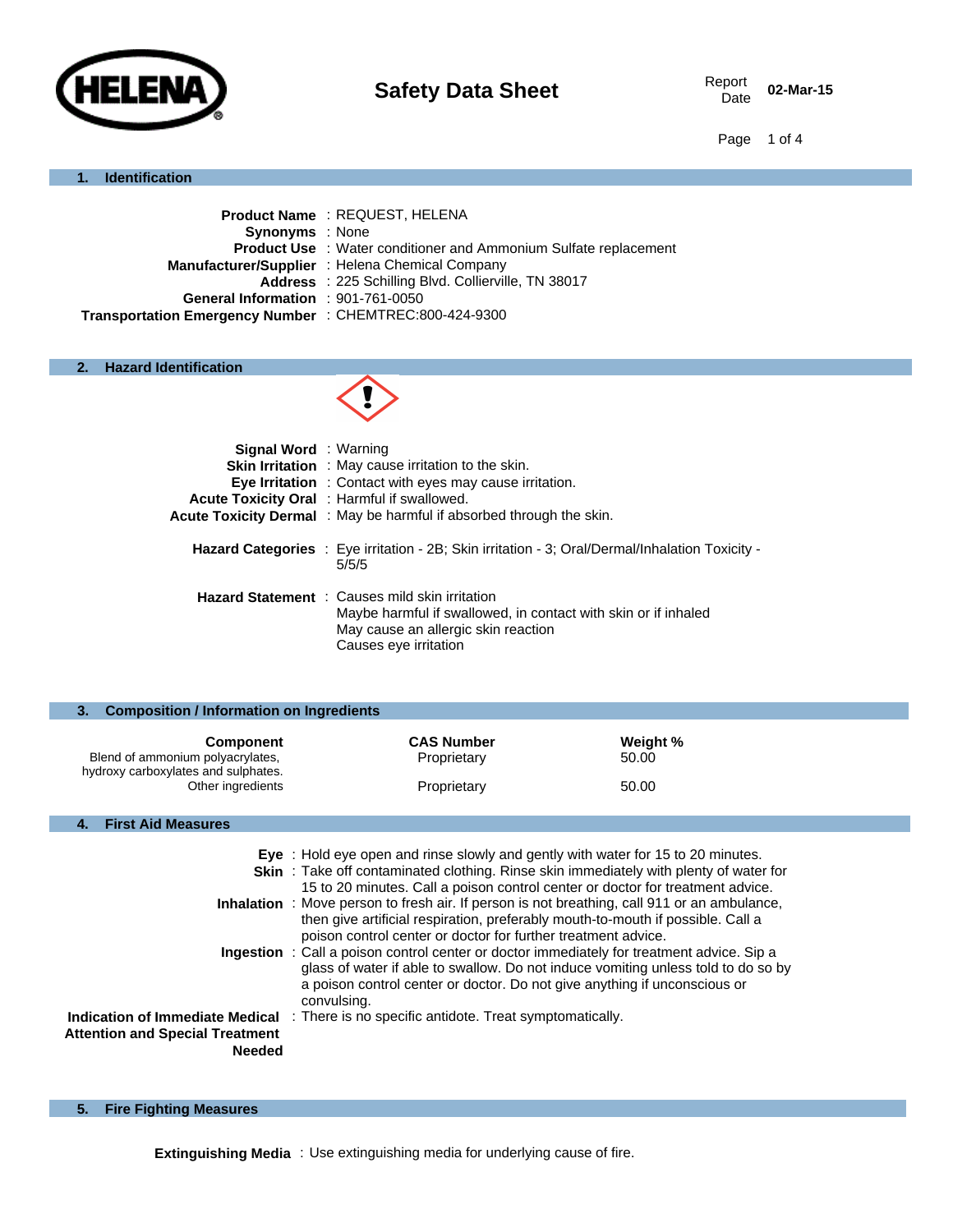

Page 2 of 4

|          | <b>Specific Hazards Arising from the</b> : May emit toxic fumes under fire conditions.                      |
|----------|-------------------------------------------------------------------------------------------------------------|
| Chemical |                                                                                                             |
|          | <b>Special Fire Fight Proc</b> : Wear a positive pressure, self-contained breathing apparatus when fighting |
|          | fires in an enclosed area.                                                                                  |

| <b>Accidental Release Measures</b> |                                                                                                                                                                              |
|------------------------------------|------------------------------------------------------------------------------------------------------------------------------------------------------------------------------|
| <b>Personal Precautions</b>        | : Keep unprotected and unnecessary personnel away from spill area.<br>Protective Equipment : Splashproof goggles or face shield, chemical-resistant gloves, impervious apron |
|                                    | and footwear. Respiratory protection not normally needed. Eyewash station<br>should be available in work area.                                                               |
| <b>Emergency Procedures</b>        | : Avoid contact with skin, eyes or clothing.                                                                                                                                 |
| <b>Methods and Materials for</b>   | : Clean up spills with an oil absorbent material, such as clay, sand or sawdust.                                                                                             |
| <b>Containment and Cleanup</b>     | Spill area will be quite slippery. Place contaminated material in recovery/salvage<br>drums for proper disposal.                                                             |

| 7. Handling and Storage            |                                                                                                                    |  |
|------------------------------------|--------------------------------------------------------------------------------------------------------------------|--|
|                                    |                                                                                                                    |  |
|                                    | <b>Precautions for Safe Handling</b> : Keep container tightly closed. Do not allow water to be introduced into the |  |
|                                    | contents of the container. Do not contaminate water sources by run off from                                        |  |
|                                    | cleaning of equipment, disposal of equipment wash water or spray waste.                                            |  |
| <b>Conditions for Safe Storage</b> | Store in original container only. Product may crystallize at temperatures below                                    |  |
|                                    | 33 Degrees F. Do not store near heat or open flame. Do not store with oxidizing                                    |  |
|                                    | agents.                                                                                                            |  |

|  |  |  |  | 8. Exposure Controls / Personal Protection |
|--|--|--|--|--------------------------------------------|
|--|--|--|--|--------------------------------------------|

|                                                                 | <b>TLV/PEL</b> : No information found.                                                                                 |
|-----------------------------------------------------------------|------------------------------------------------------------------------------------------------------------------------|
| Appropriate Engineering Controls: Normal exhaust is sufficient. |                                                                                                                        |
|                                                                 | <b>Personal Protective Equipment</b> : Splashproof goggles or face shield, chemical-resistant gloves, impervious apron |
|                                                                 | and footwear. Respiratory protection not normally needed. Eyewash station                                              |
|                                                                 | should be available in work area.                                                                                      |

# **9. Physical and Chemical Properties**

| <b>Odor/Appearance</b> : Clear colorless to light blue-green liquid.     |
|--------------------------------------------------------------------------|
| <b>Flash Point, <math>{}^{\circ}\text{F}</math> : &gt;200 Degrees F.</b> |
| Boiling Point, <sup>o</sup> F : Not established                          |
| Melting Point(Freezing point), <sup>o</sup> C : <33 Degrees F.           |
| Vapor Pressure, mm Hg @ 20 °C : Not established                          |
| Vapor Density : Not established                                          |
| <b>Solubility in Water : Soluble</b>                                     |
| <b>Molecular Formula</b> : Not applicable, formulated mixture.           |
| Density, g/mL @ 25 °C : 1.253 - 1.273                                    |
| <b>Evaporation Rate(Butyl Acetate = : Not established</b>                |
|                                                                          |
| <b>Octanol/Water Partition</b> : No information found                    |
|                                                                          |
| <b>pH</b> : 2.0 to 3.0                                                   |
| : Not applicable<br><b>Flammable Limits (approximate</b>                 |
|                                                                          |
| <b>Auto-ignition Temperature</b> : Not applicable                        |
| Decomposition temperature : No information found                         |
|                                                                          |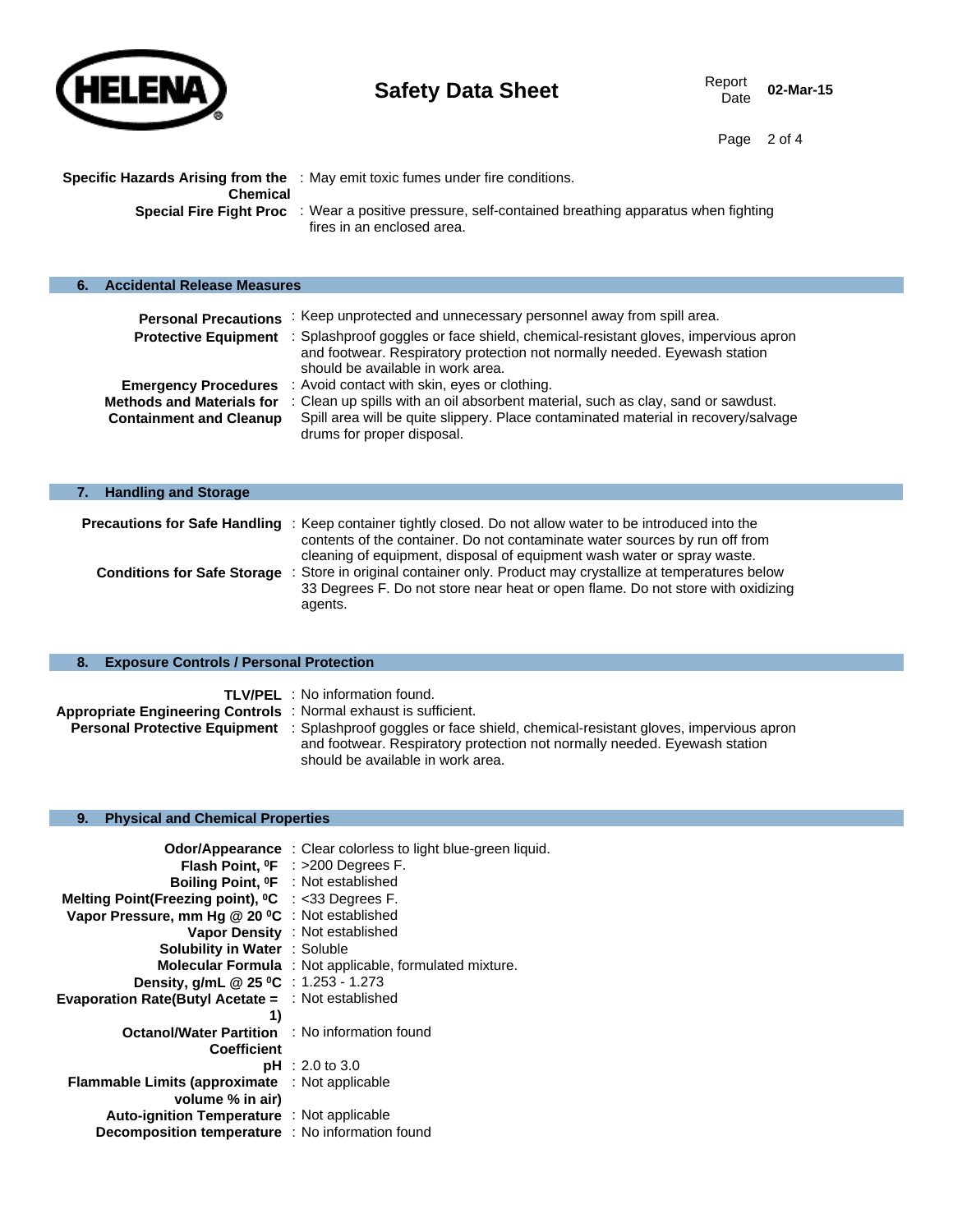

02-Mar-15

Page 3 of 4

### **10. Stability and Reactivity**

|                                                  | <b>Reactivity</b> : No information found.                                                            |
|--------------------------------------------------|------------------------------------------------------------------------------------------------------|
| <b>Chemical Stability : Stable</b>               |                                                                                                      |
|                                                  | <b>Hazardous Decomposition</b> : May produce oxides of carbon and asphyxiants under fire conditions. |
| <b>Products</b>                                  |                                                                                                      |
| <b>Hazardous Polymerization</b> : Will not occur |                                                                                                      |
|                                                  | <b>Conditions to Avoid</b> : Avoid strong oxidizing agents, strong bases and strong acids.           |
|                                                  | <b>Incompatible Materials</b> : Strong oxidizing agents, strong bases, and strong acids.             |

### **11. Toxicological Information**

| Acute Toxicity (Oral LD50) : No information found.     |                                                                                                         |
|--------------------------------------------------------|---------------------------------------------------------------------------------------------------------|
| Acute Toxicity (Dermal LD50) : No information found.   |                                                                                                         |
| Acute Toxicity Inhalation LC50 : No information found. |                                                                                                         |
| Likely Routes of Exposure : Skin and eyes              |                                                                                                         |
|                                                        | <b>Skin Irritation</b> : May be harmful if absorbed through the skin. Causes irritation in contact with |
|                                                        | skin.                                                                                                   |
|                                                        | <b>Eye Irritation</b> : Causes irritation in contact with the eyes.                                     |
|                                                        | Skin Sensitization : No information found.                                                              |
|                                                        | <b>Carcinogenic</b> : None currently known.                                                             |
|                                                        | Chronic Effects : None currently known.                                                                 |
|                                                        | <b>Other Hazards</b> : None currently known.                                                            |

# **12. Ecological Information**

|                                                          | Ecotoxicity : No information found.             |
|----------------------------------------------------------|-------------------------------------------------|
| Persistence and Degradability : No information found.    |                                                 |
| <b>Bioaccumulative Potential</b> : No information found. |                                                 |
|                                                          | <b>Mobility in Soil</b> : No information found. |
| <b>Other Adverse Effects</b> : No information found.     |                                                 |

### **13. Disposal Considerations**

**Waste Disposal Method** : This material must be disposed of according to Federal, State, or Local procedures under the Resource Conservation and Recovery Act.

### **14. Transport Information**

|                                                     | <b>UN Proper Shipping Name</b> : Not regulated by DOT (highway), IATA (air), or IMDG (water).                      |
|-----------------------------------------------------|--------------------------------------------------------------------------------------------------------------------|
| <b>Transport Hazard Class : None</b>                |                                                                                                                    |
| <b>UN Identification Number : None</b>              |                                                                                                                    |
| <b>Packaging Group</b> : None                       |                                                                                                                    |
| <b>Environmental Hazards</b> : No information found |                                                                                                                    |
|                                                     | <b>Transport in Bulk</b> : No information found                                                                    |
| Special Precautions for : No information found      |                                                                                                                    |
| <b>Transportation</b>                               |                                                                                                                    |
|                                                     | <b>Freight Classification</b> : Adhesives, Adjuvants, Spreaders or Stickers, N.O.I. (NMFC Item 42652, Class<br>60) |